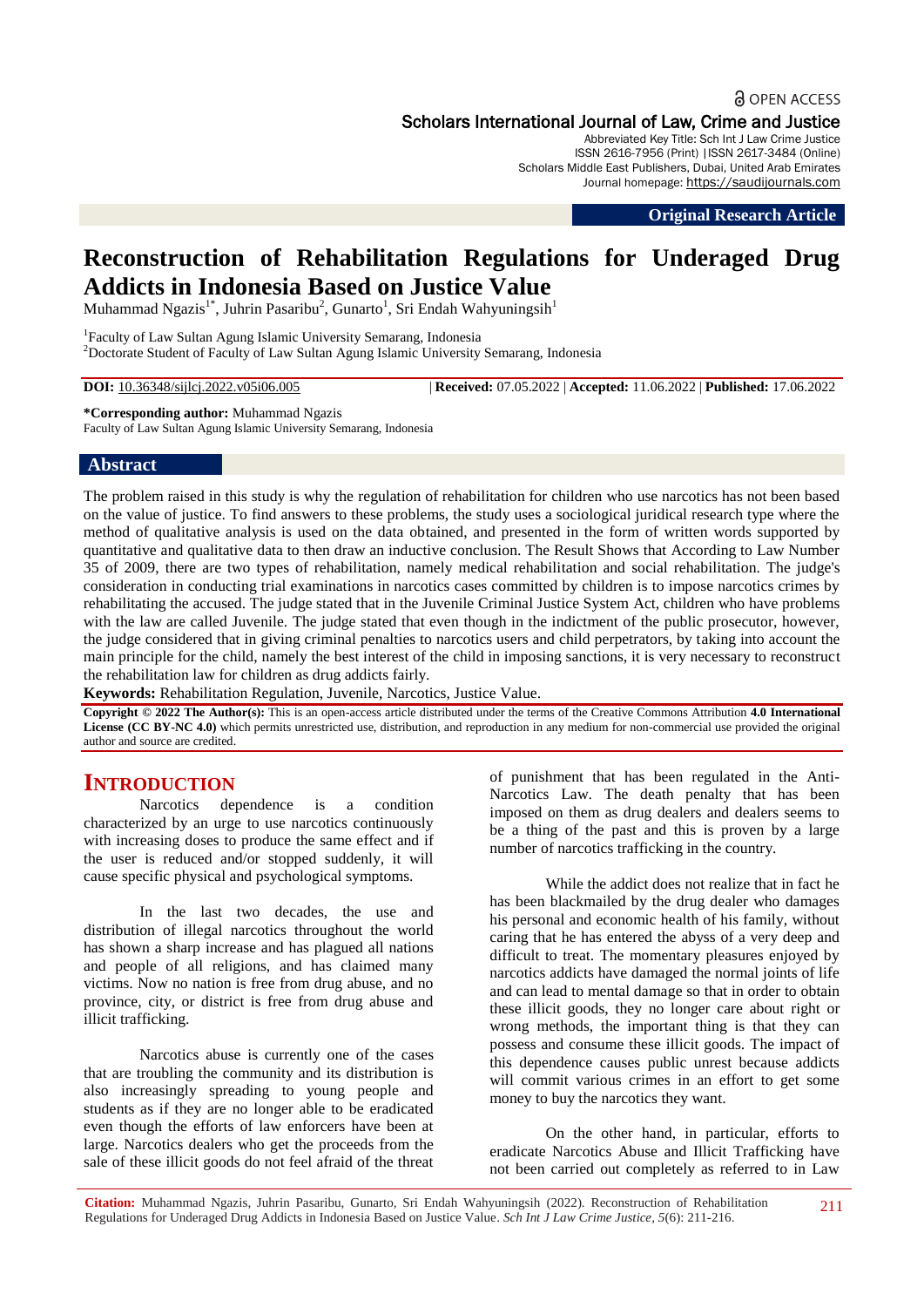No. 35 of 2009 concerning Narcotics which has clearly regulated in certain articles regarding the different punishments that must be carried out against drug offenders in accordance with the provisions of Law No. with the role he performs as an abuser, addict, dealer or dealer of narcotics. Specifically for Narcotics Addicts or Abusers who have been dependent on the use to carry out Rehabilitation decisions as stated in Articles 4, 54, 55, 56, 103 and 127 and Article 128 of Law No. 35 of 2009 concerning Narcotics.

In Accordance with Law no. 35 of 2009 concerning Narcotics, it further expands the scope of possibilities or opportunities for narcotics addicts to get the opportunity to undergo the treatment process and/or treatment through rehabilitation facilities whose implementation is determined by law. This can be seen from the provisions regarding the authority of judges.

Several facts that have been collected in support of field findings are stated that 70% of narcotics addicts whose settlement is carried out through imprisonment, can still relapse to being abusers, namely addicts and dealers (Sugiharto, 2019). Indirectly increasing the ability of the addict's level of criminal intelligence which has increased to become a mouthpiece for the narcotics black market. Indirectly increasing the ability of the addict's level of criminal intelligence which has increased to become a mouthpiece for the narcotics black market.

Law is not synonymous with justice. The rule of law does not always bring about justice. In essence, there is no perfect law, in fact, there is injustice in the law that is officially enacted (*Gesetzliches Unrecht*) but on the contrary, there is also justice outside the law (*Uebergesetzliches Recht*). Justice can only be understood if it is positioned as a condition to be realized by law. Efforts to realize justice in the law are a dynamic process that takes a lot of time. This effort is often also dominated by the forces fighting within the general framework of the political order to actualize it (Gultom, 2008).

The abuse of narcotics and illegal drugs among the young generation today is increasing. The prevalence of deviations in the behavior of the younger generation can endanger the survival of this nation in the future. Because youth as a generation that is expected to become the nation's successor, are increasingly vulnerable to being devoured by addictive substances that destroy nerves. So that the young man can not think clearly. Students should always think clearly to face the globalization of technology and globalization which has a direct impact on families and youth who are the nation's successors in particular. Therefore, the regulation of rehabilitation for underage drug addicts needs more attention.

Based on the background of the problem above, this research contains the following 2 (two) problem formulations, namely:

- 1. What are the weaknesses of the current regulation of rehabilitation for Underaged Drug Addicts in Indonesia?
- 2. How to reconstruct the rehabilitation regulations for Underaged Drug Addicts in Indonesia based on the value of justice?

#### **METHOD OF RESEARCH**

This study uses a constructivist legal research paradigm approach. The constructivism paradigm in the social sciences is a critique of the positivist paradigm. According to the constructivist paradigm of social reality that is observed by one person cannot be generalized to everyone, as positivists usually do.

This research uses descriptive-analytical research. Analytical descriptive research is a type of descriptive research that seeks to describe and find answers on a fundamental basis regarding cause and effect by analyzing the factors that cause the occurrence or emergence of a certain phenomenon or event.

The approach method in research uses a method (*socio-legal approach).* The sociological juridical approach (*socio-legal approach*) is intended to study and examine the interrelationships associated in real with other social variables (Toebagus, 2020).

Sources of data used include Primary Data and Secondary Data. Primary data is data obtained from field observations and interviews with informants. While Secondary Data is data consisting of (Faisal, 2010):

- 1. Primary legal materials are binding legal materials in the form of applicable laws and regulations and have something to do with the issues discussed, among others in the form of Laws and regulations relating to the freedom to express opinions in public.
- 2. Secondary legal materials are legal materials that explain primary legal materials.
- 3. Tertiary legal materials are legal materials that provide further information on primary legal materials and secondary legal materials.

Research related to the socio-legal approach, namely research that analyzes problems is carried out by combining legal materials (which are secondary data) with primary data obtained in the field. Supported by secondary legal materials, in the form of writings by experts and legal policies.

#### **RESEARCH RESULT AND DISCUSSION**

**1. Weaknesses of the Current Regulation of Rehabilitation for Underaged Drug Addicts In Indonesia**

The form of protection for victims and perpetrators of narcotics crime in Indonesia is regulated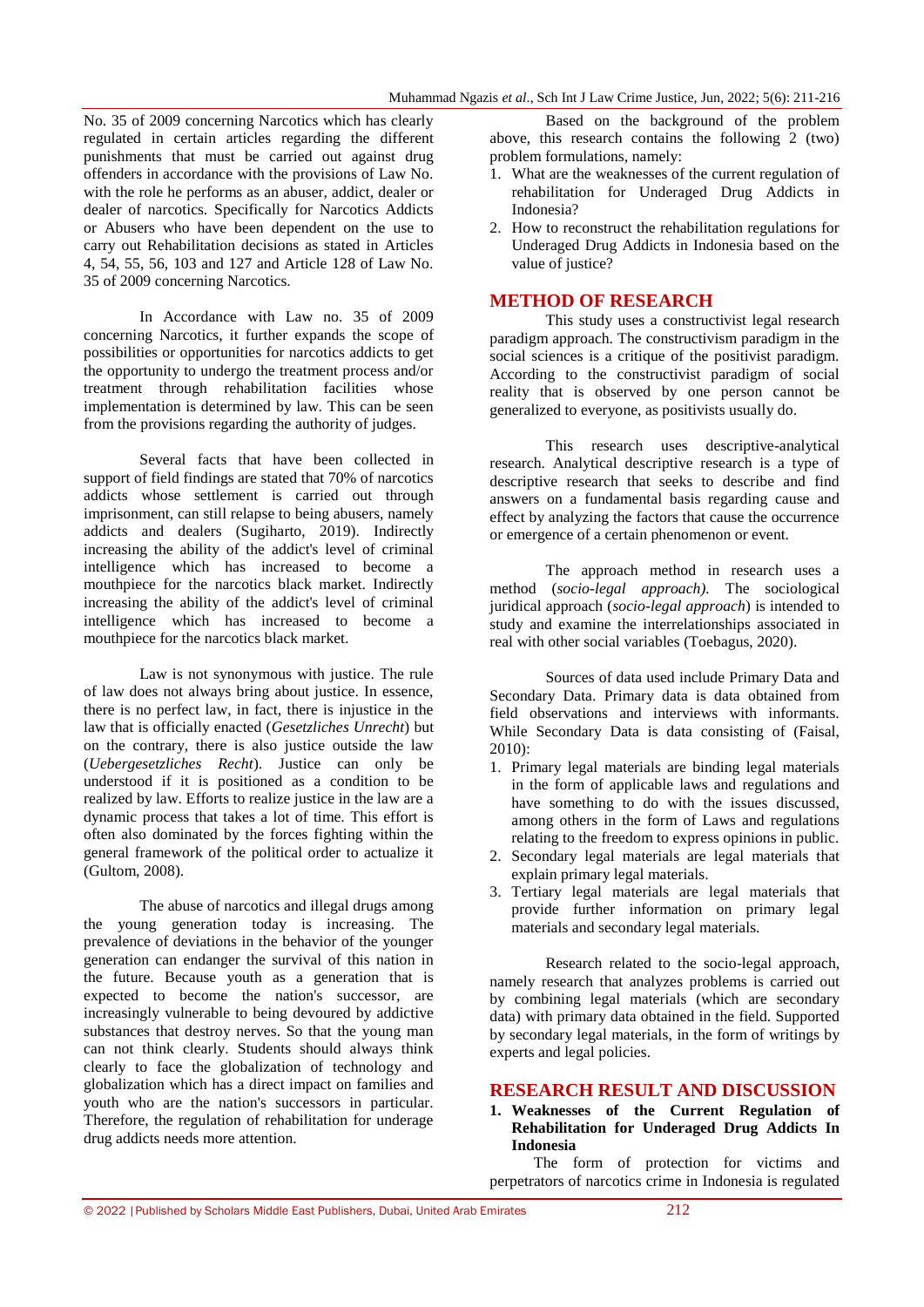in Law Number 35 of 2009 which it is stated there that there are 2 (two) forms of protection, namely treatment, and rehabilitation of victims and perpetrators. In Article 53 paragraph (3) above, what is meant by "*valid evidence*" includes, among others, a doctor's certificate, a copy of a prescription, or a label/etiquette. Details regarding treatment are specified in Article 53 which is formulated as follows:

- 1) For the purpose of treatment and based on medical indications, doctors may give Narcotics Group II or Group III in limited quantities and certain preparations to patients in accordance with the provisions of the legislation.
- 2) The patient as referred to in paragraph (1) may possess, store, and/or bring Narcotics for himself.
- 3) The patient as referred to in paragraph (2) must have valid evidence that the Narcotics owned, stored, and/or brought for use were obtained legally in accordance with the provisions of the legislation.

Regarding the rehabilitation of victims and perpetrators of criminal acts, the crime of drug abuse is an obligation of the government and community agencies, as stipulated in Article 54, that "*narcotics addicts and victims of narcotics abuse are obliged to undergo medical rehabilitation and social rehabilitation*". In Article 56 it is also formulated that:

- 1. Medical rehabilitation for Narcotics Addicts is carried out at a hospital appointed by the Minister.
- 2. Certain rehabilitation institutions organized by government agencies or the public may carry out medical rehabilitation for Narcotics Addicts after obtaining approval from the Minister.

This is reaffirmed in Article 57 that apart from medical treatment and/or rehabilitation, the healing of Narcotics Addicts can be carried out by government agencies or the community through religious and traditional approaches. One of the duties and authorities of the National Narcotics Agency is to increase the capacity of medical rehabilitation and social rehabilitation institutions for Narcotics addicts, both organized by the government and the community.

Treatment and care for narcotics addicts are carried out through rehabilitation facilities. Medical and social rehabilitation provided to addicts is intended to restore and develop their physical, mental, and social abilities. In addition to treatment and care through medical rehabilitation, the healing process for narcotics addicts can be carried out by the community through religious and traditional approaches.

The provision of protection to narcotics victims, of course, cannot be fully borne by the government, community participation is also expected, one of which is the acceptance of former users in their environment without taking discriminatory actions even by positioning them as second-class citizens who must be shunned.

The form of protection provided to perpetrators and victims of narcotics abuse is in the form of rehabilitation. Rehabilitation is an effort to restore mental and physical health aimed at narcotics users with the aim that the perpetrator does not use it again and is free from co-morbidities caused by former narcotics use.

Regarding small children who are still relatively young, according to Roeslan Saleh (1983), in certain circumstances to be considered incapable of being responsible must be based on Article 44 of the Criminal Code, so it is the same as adults. that's not allowed. Thus, the child who commits a criminal act, according to Roeslan Saleh, has no fault because he does not actually understand or has not realized the meaning of the act he did. Children have special psychological characteristics and characteristics, namely, they do not yet have a perfect inner function. So, he was not punished because he did not have intentional or negligence. Because, according to Roeslan Saleh, he did not have one element of guilt, therefore he was considered innocent, in accordance with the principle of not being punished, there was no guilt, so this child who is not old enough is not punished.

It is not enough for a person to be convicted of an act that is only against the law (Unlawful Act). So even though the act fulfills the formulation of the offense in the law and is not justified, it does not meet the requirements for imposing a crime. For this reason, punishment still needs conditions, namely that the person who commits the act has guilt or guilt (subjective guilt). Here applies what is called "*no crime without guilt*".

Philosophically, the formation of the Narcotics Law by including large and high sanctions in the criminal provisions of Law Number 35 of 2009 concerning Narcotics is to show that there is a meaning to protect victims from narcotics abuse crimes so that victims who have been convicted will be afraid to repeat the crime again (Widjaya, 1985). This automatically makes the perpetrators or victims to be protected because one of the objectives of criminal sanctions on victims of narcotics as self-victimizing victims is to protect themselves by creating fear and a deterrent effect on the individual.

The provisions regarding sanctions in Law Number 35 of 2009 concerning Narcotics are very high. The criminal sanction is at least 4 (four) years in prison up to 20 (twenty) years in prison and even the death penalty if the convict is proven to produce Narcotics Category I is more than 1 (one) or 5 (five) kilograms illegally, not to mention the fines stated in the Narcotics Law that can range from Rp. 1,000,000.00 (one million rupiahs) to Rp. 10,000,000.00 (ten billion rupiahs) as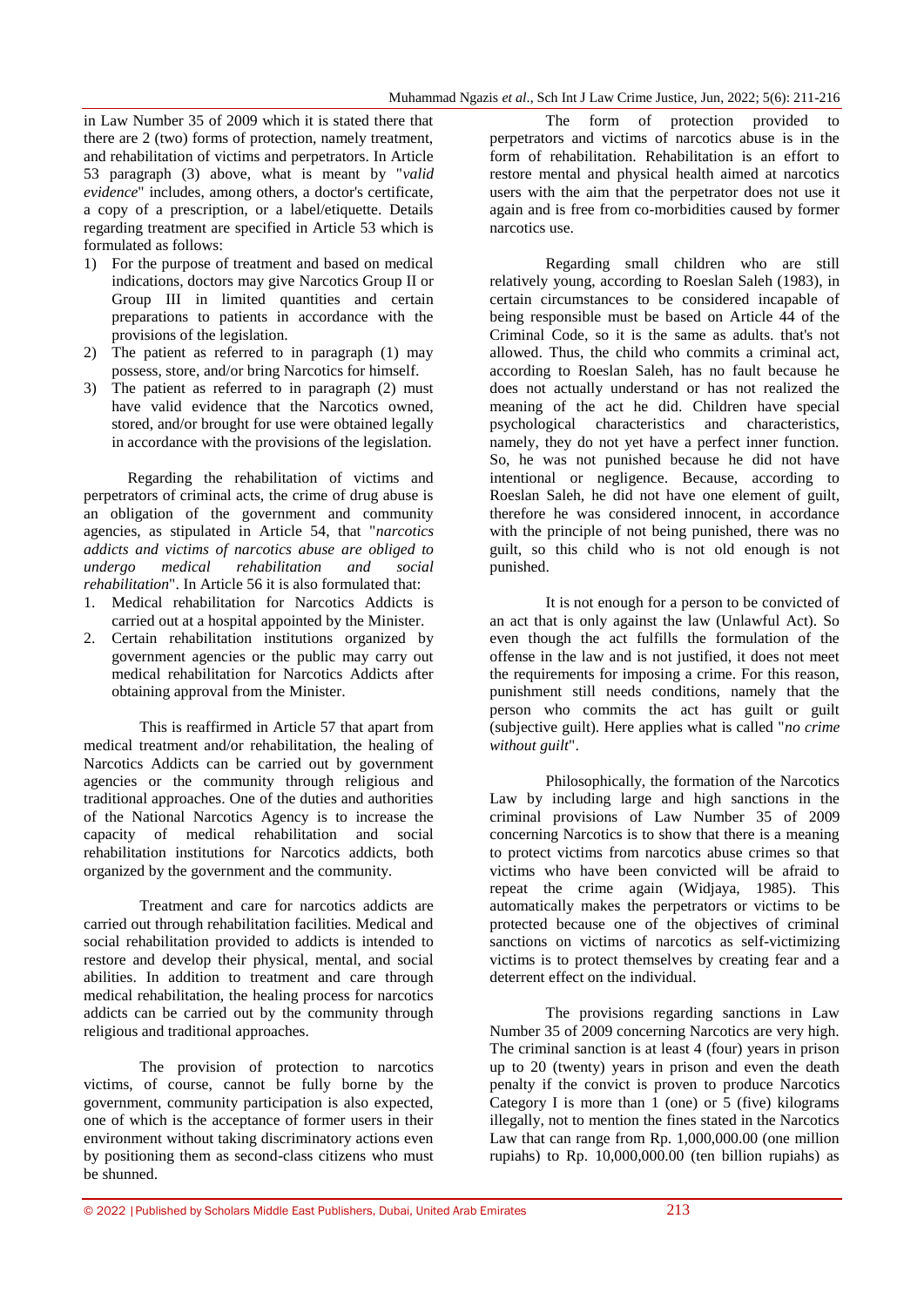stated in Chapter XV starting from Article 111 to Article 148.

With regard to the implementation of criminal law, the victim is always the most disadvantaged party. Whereas in addition to victims who have suffered losses due to the crime that befell them, both materially, physically, and psychologically, victims also have to suffer double suffering because without realizing it is often treated only as a means of law enforcement for the realization of legal certainty, for example, must re-state, remember, even repeat (reconstruct) the crimes that have happened to him while undergoing the examination process both at the investigation level and after the case has been transferred to the court (Widjaja, 2020). Although not infrequently, victim witnesses due to limited knowledge are shouted at or cursed by law enforcement officers in reporting their crimes. This means that when they lose their property due to a criminal act of theft, police officers are even asked for more money on the grounds of transportation costs, investigations, arrests, and so on. As a result, many people do not want to report the crime that happened to them. So do not be surprised if often when a crime arises in the community, it is judged by certain people themselves.

Other concrete evidence in legal protection is very unequal when compared to the treatment of criminals, for example, since the beginning of the inspection process their rights are protected, criminals have the right to obtain legal assistance for those suspected of committing certain crimes, for example, to crimes punishable by more than five years imprisonment, the State will provide legal counsel for him free of charge, receive good treatment, be kept away from torture, be notified of the crime he is suspected of, the right to receive a humane punishment, even the right to ask for compensation when there is an error in the criminal case process, in short, all The rights and attributes attached to the perpetrators of criminal acts as humans are packaged in the Criminal Procedure Code. Furthermore, the suspect who will be arrested must be accompanied by a warrant and if it does not meet these provisions, the suspect can ask for a pre-trial. Likewise with legal action in the form of detention. In addition, there are many legal theories that discuss how to protect the perpetrators, the rights of a suspect, defendant, and so on so as to make the perpetrators of crimes more honorable and conversely make the victims more humiliated. Jeremy Bentham, in Dikdik (2006) with the theory of utilitarianism (benefit), which in this theory suggests that the purpose of punishment is to provide benefits so that a person does not repeat his actions and the community does not commit a crime.

Meanwhile, victims of crime are often threatened with intervention from certain parties who do not want their case to be brought to trial. Even in cases involving strong people, these victims are often threatened with death. There are those who are ostracized from the community when they report their alleged criminal acts because the perpetrators are people who have influence in society.

Police, Prosecutors, and Judges have been considered representatives of the victims of crimes who are dealing directly with the perpetrators of the crime. This is very ironic considering the importance of protecting the victims as well as the perpetrators of the crime. What has been done by the Public Prosecutor as a representative of the State in prosecuting criminals is considered sufficient in solving the problem of crime. There is a tendency of neglect from the State towards the care of victims of crime. For example, the victim of a crime of rape. How great was the trauma experienced by the victims of the crime that, let alone reconstruction, just hearing the story of the rape they screamed (Dewi, 2021). After the verdict was read in court, they were left alone to go home with heavy trauma and under the shadow of ridicule and gossip from the surrounding community.

The definition of protection according to article 1 point 6 of Law Number 13 of 2006 concerning the Protection of Witnesses and Victims is all efforts to fulfill rights and provide assistance to provide a sense of security to witnesses and/ or victims that must be carried out by the Witness and Victim Protection Agency or other institutions in accordance with the provisions this law. While the victim is someone who has suffered physical, mental and/ or economic loss caused by a criminal act, The criminal justice system in Indonesia also gives the impression of the alienation of the victim as it can be seen that there is still a lack of discussion of the victim, the criminal law regulations also do not fully regulate the victim and their rights, as the aggrieved party and so on. At a glance, the regulation of crime victims in positive law according to SPP Indonesia includes the provisions of Article. 14 c paragraph (1) of the Criminal Code (KUHP), which reads in full as follows:

"*In the order referred to in Article 14 a, except in the case of a fine being imposed, then together with the general condition that the person convicted of the crime, the judge may make special conditions that the person convicted will compensate for the losses incurred due to the crime, all of which or part of it, which will be determined on the order stipulated therein, which is less than the probationary period*."

The provisions as mentioned above imply that there is abstract or indirect protection provided by the law as a formulaic policy for victims of crime. This protection includes the sentencing by judges by setting general conditions and special conditions in the form of being determined by the convict to compensate for the losses caused to the victim. However, it turns out that this aspect is abstract or indirect protection because the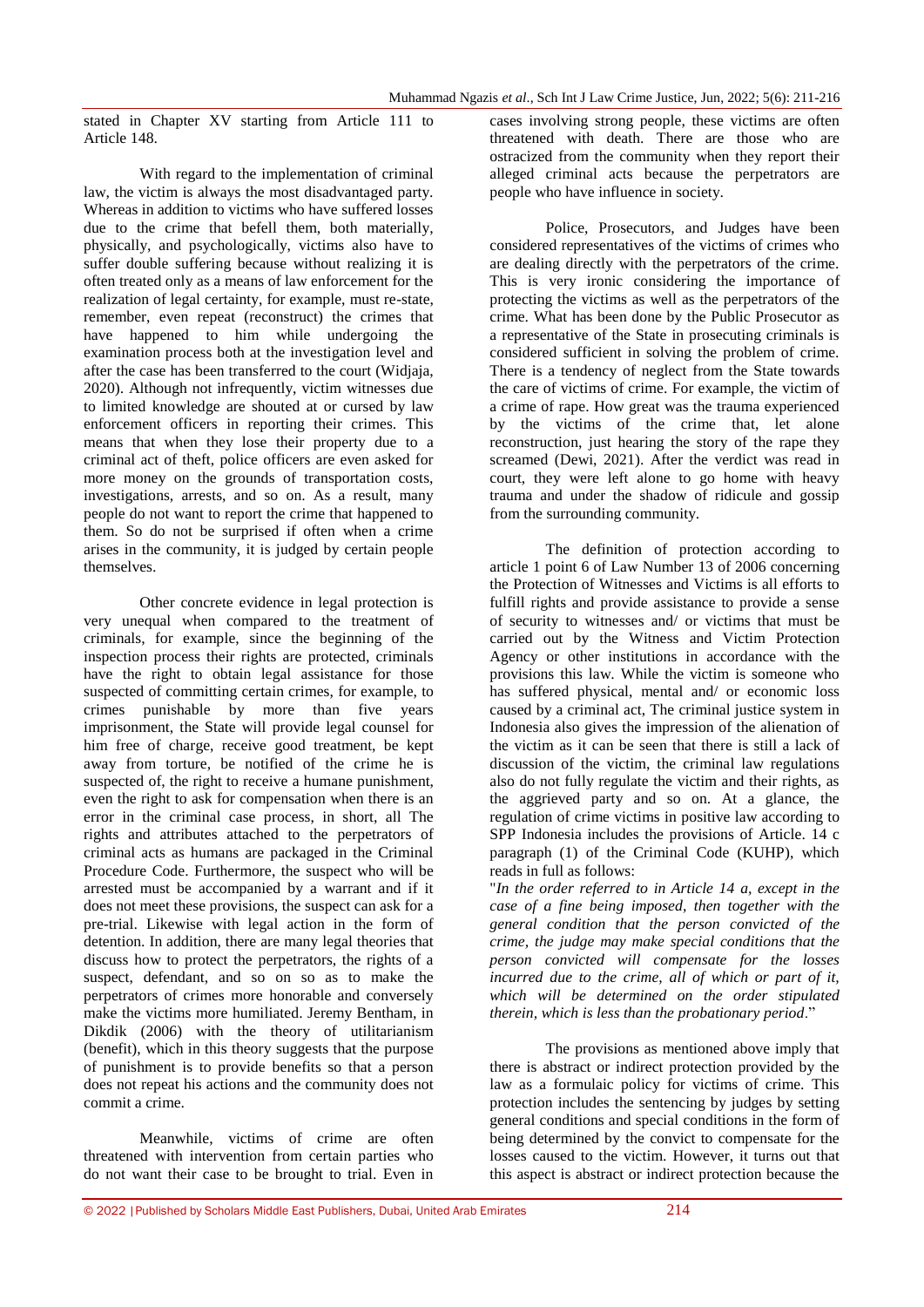nature of the special requirement in the form of compensation is facultative, depending on the judge's judgment. Therefore, based on the principle of balance between individuals and society (Monodualistic Principle), the protection of victims of crime in the Criminal Code (KUHP) should be imperative.

#### 3. **Reconstruction of the Rehabilitation Regulations for Underaged Drug Addicts in Indonesia Based On the Value of Justice**

In the Indonesian criminal law system, especially the narcotics law, whether distributing, selling, carrying, storing, or consuming without permission from the authorities or illegally is included in the category of perpetrators of law violators. These categories have been regulated in Law No. 35 of 2009 concerning Narcotics. In Law No. 35 of 2009 concerning Narcotics, where the perpetrators are categorized into two groups, namely as "*distributors*" and "*users*". In Law No. 35 of 2009 concerning Narcotics, the definition of "*narcotics dealer*" is not explicitly explained. However, it is implicit and narrow that a dealer can be said to be a person who carries out the distribution and delivery of narcotics. However, broadly, the definition of a narcotics dealer includes the dimensions of selling, buying, and distributing narcotics, and includes storing, controlling, providing, exporting, and importing narcotics.

This is stated in the provisions of Articles 111, 112, 112, 114, 115, 116, 117, 118, 119, 120, 121, 122, 123, 124, and 125 of Law No. 35 of 2009 concerning Narcotics. While the designation in the category of narcotics users is people who use substances or drugs derived from plants, both synthetic and semi-synthetic which can cause a decrease or change in consciousness. loss of pain, and can cause dependence, which are distinguished into groups as attached in Article 116, 121, 126, 127, 128, and 134 in Law No. 35 of 2009 concerning Narcotics.

In practice, drug addicts are "*self victimizing victims*", namely those who become victims because of their own crimes. Because narcotics addicts suffer from dependence syndrome as a result of their own drug abuse. However, the addict is expected to get protection so that he can get better.

The implementation of rehabilitation for drug addicts as a substitute for punitive sanctions that are confinement in prison is adopted from the double track system model, which is a two-track system regarding sanctions in criminal penalties, namely types of criminal sanctions and types of action sanctions. That is, the focus of criminal sanctions is aimed at wrongdoing someone has done through the imposition of suffering so that the person concerned becomes a deterrent. Meanwhile, the focus of action sanctions is more focused on efforts to provide assistance to the perpetrator so that he changes.

The guarantee of legal protection given to narcotics addicts is regulated through Law No. 35 of 2009 concerning Narcotics by providing both medical and social rehabilitation as stated in Article 54 of the narcotics law. Namely that "*narcotics addicts and drug addicts are obliged to undergo medical rehabilitation and social rehabilitation*".

With the government's policy of mandatory reporting, it is hoped that more awareness of addicts and their families to report themselves or their family members who are addicts so that more and more addicts receive treatment at government-appointed rehabilitation centers such as health centers, hospitals that fall into the category of Recipient institutions are that are required to report (IPWL) (Huansuriya, 2013). Thus, with the implementation of the government's criminal policy or program, it is hoped that there will be fewer addicts who are decided by the court. This indication can be seen from the handling of drug addicts in the field, including:

First, correctional institutions (Lapas) in Indonesia are inhabited by many drug offenders. Indeed, the condition of many prison residents due to drugs needs to be classified between addicts, couriers, dealers, or drug dealers. However, by taking a look at the regulations related to drugs, as according to Law No. 35 of 2009 concerning Narcotics, drug addicts should get rehabilitation instead of being held in prison for long.

Second, another visible indication of the government's inconsistency in the implementation of Law No. 35 of 2009 concerning Narcotics is the estimated unequal or comparable number of IPWL in various regions with the number of narcotic addicts. Whereas drug addicts are almost evenly distributed throughout the region.

Third, the implementation of decriminalization in the form of drug addicts getting rehabilitation, both medical and social rehabilitation, is still not fully understood by the public, especially people who are not aware, or literate of the law. This encourages fear and worries for those who report. Because in the opinion of the community dealing with the law is very timeconsuming and complicated and requires its own expertise.

Fourth, drug addicts or being involved in drugs are still considered disgraceful or disgraceful by most people. Fifth, public access to law centers or offices has not been evenly distributed. This means that access to the police station or IPWL agency is not as easy as access in urban areas or big cities, which is relatively very easy to reach, easy-to-reach transportation, and relatively better infrastructure compared to other areas in the territory of the Unitary State of the Republic of Indonesia.